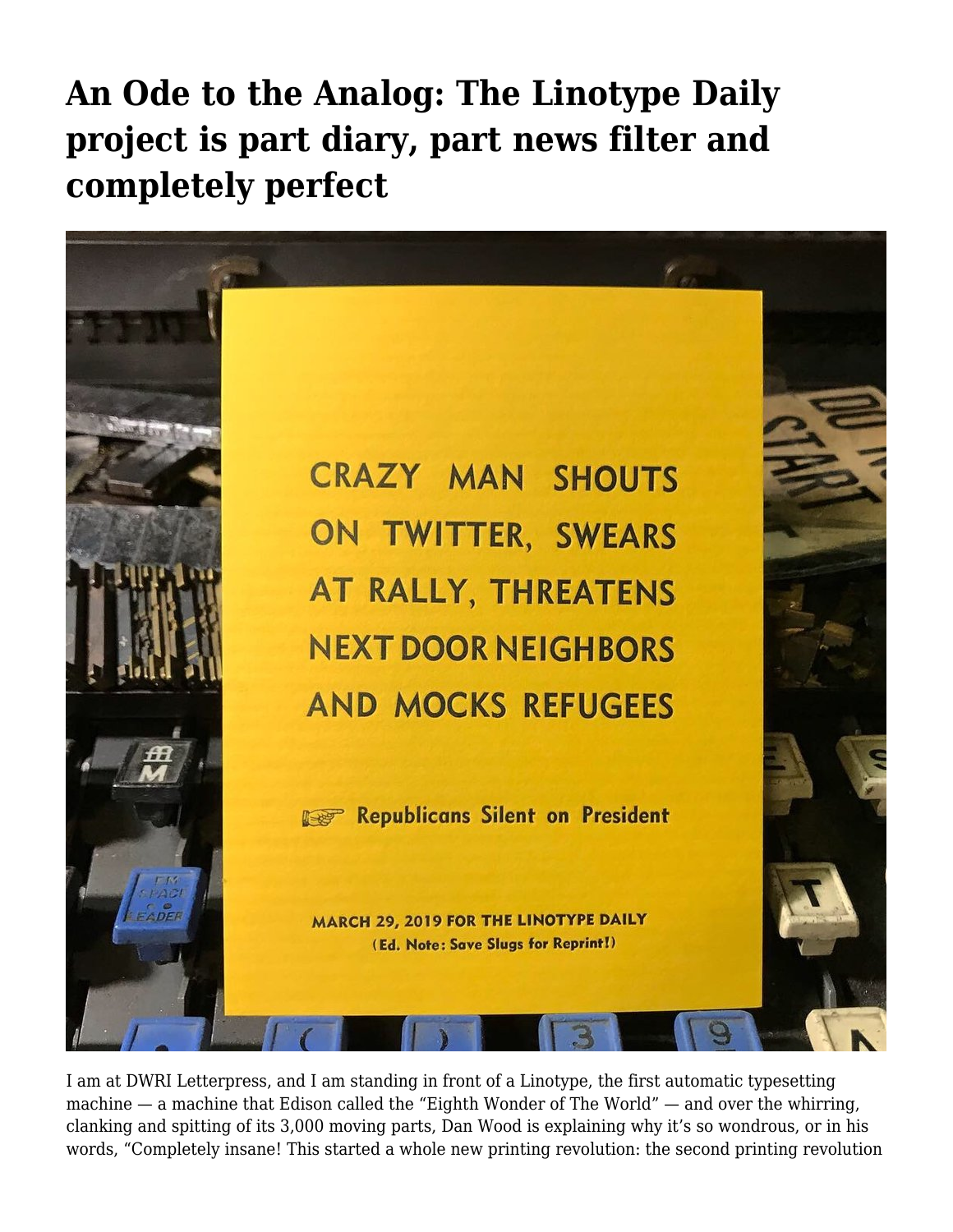after Gutenberg. Up until the 1880s, everything had to be handset — this machine made school textbooks affordable, and suddenly instead of two- or three-page newspapers you could have daily newspapers that were 20 or 30 pages long. It launched us into the information age." At the turn of the century, the Linotype was a marvel of modern engineering; it was, in Dan's words, "breathtakingly fast…and now it's like, so, so slow."

Dan would know. He's the artist behind The Linotype Daily, and for 366 consecutive days (ending on Leap Day), he produced a new "print, card, pencil or other Linotype-created work" using this fin de siècle marvel. Dan's website describes The Linotype Daily as "part diary, part news filter." He had a number of print subscribers, and a spot in the World's Fair Gallery, but many encountered the project through the Instagram account @thelinotypedaily.

Dan's daily posts toggled between the political ("PRESIDENT PARDONS WAR CRIMINAL,") and the personal ("TEENAGE WHISTLEBLOWER ALLEGES HER DAD ATE THE PEANUT BUTTER"), the local ("PRONK!") and the national ("HONG KONG, BEIRUT, SANTIAGO! MILLIONS CONTINUE PROTESTS"). The voice of The Linotype Daily is that of a hard-nosed reporter of bygone days: authoritative and bombastic ("When you put it in print, people can't hear my 'every-sentence-is-aquestion' inflection"). The fonts, classic early-to-mid-century newspaper typefaces, carry a similar power, as does the printed word itself ("People think: 'they wouldn't print it if it wasn't true.").

There's a wry irony in the juxtaposition between that authority and the content of the posts themselves, which reflect the dizzying, haphazard tone of our hyperactive news cycle ("THE WORLD IS STILL A MESS"). "It's been such a weird year," Dan says. "Day after day it's worse and worse and everything is just so bizarre." That absurdity comes out in the Daily,

sometimes as whimsy (a Democratic Debate scorecard modeled after an Olympic Figure Skating card), sometimes as despair ("I CAN'T KEEP UP!"), often as both.

Dan grabs a loose Daily from a nearby stack and passes it to me ("DEATH EATERS TRIUMPHANT! REPUBLICANS SILENT AS PURGES CONTINUE"). I run my fingers over the debossed letters as he muses: "I'm printing a hundred copies of this, but on the Instagram hundreds, thousands, whatever, all these people are going to see a digital replication of this

handmade thing, but because it's handmade, they're going to spend more time looking at it than if it were just, like, a meme. Which is a weird thing. But people like things that are handmade. The amount of time it took for you to make it seeps into its meaning somehow."

Part of what makes The Linotype Daily intriguing is the allure of the tangible. The studio itself is a sensory playground: the lead bubbling in the crucible of the Linotype (in which old type slugs are melted and reborn); the chunk-chunk of the Heidelberg spitting out copies ("I can't watch anyone using this machine because it looks like you're sticking your hand in it," Dan says, as he seems to stick his hand in it); the paper invitations and cards and posters that line the walls (including all 366 Linotype Dailies).

The studio is a veritable museum of archaic machinery, and the project is, to some extent, an ode to the analog. Making a single Linotype Daily took Dan between one and five hours: writing the post, setting the type, loading and operating the machines, selecting the typeface. Dan points to a card that says "IMPEACHED" — "This 96 point Gothic is a really weird typeface, it's got this playful joy, it's really strange."

That so many people encountered and engaged with this staunchly old-fashioned art on social media